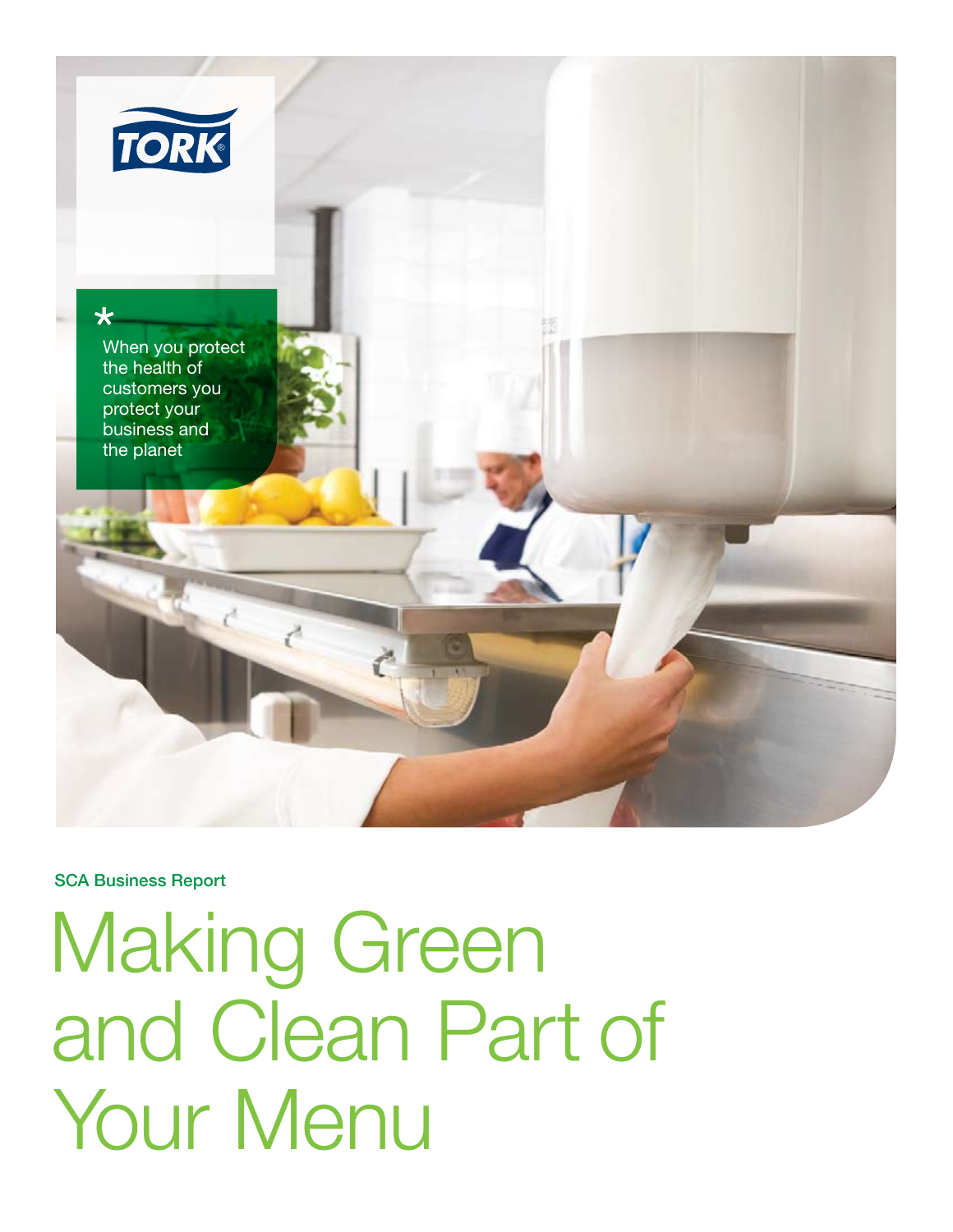What is it that excites patrons most when visiting a restaurant? Is it the friendly wait staff? The popular décor? The extensive menu? Whatever the experience you've created, taking the proper steps to maintaining that caché goes far beyond plating memorable cuisines.

### Hygiene and sustainable restaurant practices are becoming more and more relevant to those choosing to dine out.

According to a survey commissioned by SCA North America and conducted online by Harris Interactive among a sample of 2,175 U.S. adults, 86 percent think restaurant hygiene is very important to their dining experience<sup>1</sup>. Also, 88 percent agree that restroom cleanliness is an indication of the hygiene standard of the restaurant and its staff, kitchen and food prep areas.

Along with taking proper precautions to serve safe food in hygienic environments, if you are a conscious supporter of the environment and want to lessen your restaurant's carbon footprint, there are various changes you can make now to positively contribute to the sustainability of the planet.

More and more restaurants are exploring ways to make their operations sustainable. Trends show that consumers are increasingly educated about the benefits of sustainability and that advertising your green practices will help reinforce positive images of your brand. And, of course, you can feel good about the food you serve, which can be a reward in itself.

Let's look at hygiene first.

Another study conducted in 2006 by the nationally recognized Food Safety Policy Center at Michigan State University offers insights as to why people keep coming back. The study, which was based on telephone interviews with more than 1,000 U.S. adults, found that while 96 percent of the respondents trust themselves to prepare food safely at home, only 58 percent say they know a lot or quite a bit about food safety. And 46 percent of Americans said they "think" about food safety when eating at a restaurant.

Clearly there is room for hygiene improvements in the eyes of Americans dining out.

# 01

### Why Foodservice Operators Should Care

According to the Centers for Disease Control and Prevention  $(CDC)^2$ , the food supply in the U.S., while remarkably safe, can become contaminated with a variety of germs. After eating contaminated food, people can develop anything from a brief and mild illness, often mistakenly referred to as "food poisoning," to dangerous sickness.

The CDC estimates that 76 million Americans — approximately one in four—get sick, more than 300,000 are hospitalized and 5,000 die from foodborne illnesses each year. The CDC also says that 34 percent of all documented cases of foodborne illness are directly caused by poor hand hygiene.

From a financial perspective, foodborne illnesses can create major doom and gloom to a restaurant. In the past, once a reported instance of salmonella poisoning struck the news, it became extremely difficult, if not impossible, for a restaurant to recover from the negative publicity. And that's just salmonella. Now factor in other recent challenges such as H1N1 (swine flu), MRSA and avian flu. The potential impact of poor restaurant hygiene becomes even more alarming.

Health and hygiene liabilities aside, even the appearance of a less-than-pristine washroom can have a direct impact on a restaurant's bottom line, as evident by the Harris Interactive survey. Since restaurant patrons reported they are far less likely to return if they find washrooms that are

<sup>2</sup> www.cdc.org

<sup>1</sup> Survey conducted online Aug. 1-5, 2008, within the United States by Harris Interactive via its QuickQuerySM online omnibus service on behalf of SCA Tissue North America among 2,175 U.S. adults ages 18 and older, of who 2,108 visit restaurants. Results were weighted as needed for region, age within gender, education, household income and race/ethnicity. Propensity score weighting was also used to adjust for respondents' propensity to be online. No estimates of theoretical sampling error can be calculated.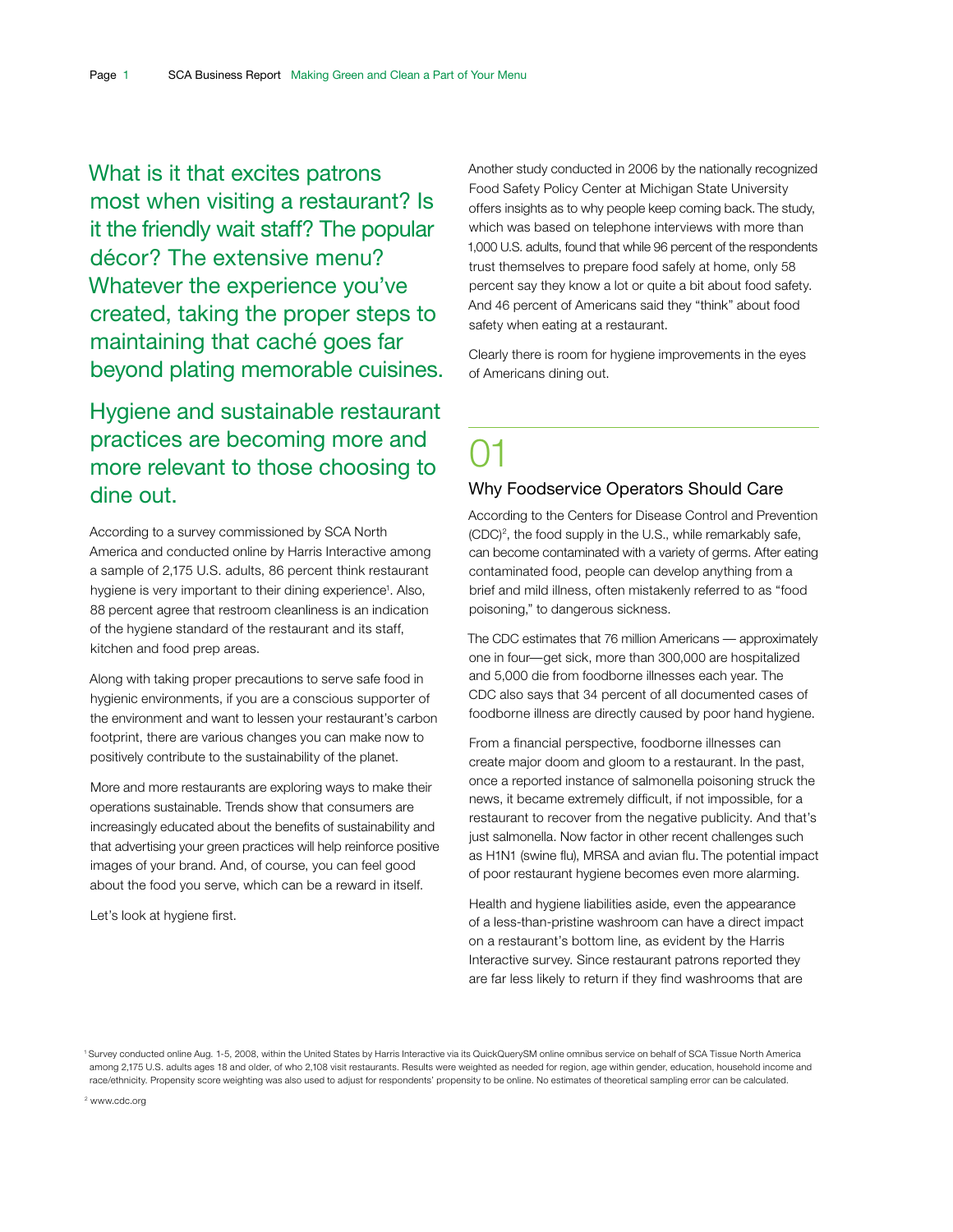unhygienic or poorly maintained, it's important to focus on washroom cleanliness —especially when 29 percent of respondents said they would never return to a restaurant with an extremely unclean or unsanitary restroom.

An even further potential hazard was revealed when the survey found that 50 percent of those who visit restaurants say they would tell their friends and family about a negative experience with an unclean or unsanitary restaurant restroom, and 46 percent say they would avoid going to a restaurant because of a bad experience with a restaurant's restroom that they had themselves or one they heard about from others.

From a financial perspective, foodborne illnesses can create major doom and gloom to a restaurant. In the past, once a reported instance of salmonella poisoning struck the news, it became extremely difficult, if not impossible, for a restaurant to recover from the negative publicity.

The results provide valuable insight and guidance for restaurant owners in terms of how to approach hygiene and cleaning.

Simply put, restaurant patrons associate the conditions in the restroom with the facility's overall cleanliness and hygiene standards. A dirty or poorly serviced restroom drives away repeat business and spreads poisonous word of mouth.

Moving from the washroom to other areas of the restaurant, in a separate survey conducted online by Harris

Interactive and sponsored by SCA Tissue North America in November 2009<sup>3</sup>, 74 percent of respondents who regularly eat at restaurants say chefs repeatedly using the same rags to clean food contact surfaces is a very unhygienic practice. Seventy-six percent agreed that employees using color-coded cleaning products to prevent cross contamination would be very hygienic. Additionally, 77 percent feel that using disposable wiping products to clean food-contact surfaces is considered very hygienic.

## $O2$

### How to Keep Your Patrons and Your Bottom Line Safe

Safe food handling is the basis for avoiding food poisoning and transmission of infections and viruses in the food industry. Proper hand hygiene can prevent serious illness among your customers and save expenses.

"Food quality and hygiene are our top priorities," said Wade Howard, category manager, P.F. Chang's China Bistro. "Hygiene in our restaurants is a rigorous process that spans from the kitchen to the host stand to our guest's tables. Hygiene is not something that we preach, it is a passion that we live and breathe daily in our restaurants."

In the high turnover world that is the restaurant industry, the success of a restaurant business rests on three "musts": quality produce, good service and safe food handling.

It's easy for micro-organisms to find "comfortable homes" in common kitchen items such as washing cloths, cutting-boards, kitchen appliances, textile rags and towels. They will also happily stick to any corner and joint that is overlooked in the cleaning process. Thirty-two percent of all food poisoning incidents are due to poor hygiene. This, the largest infection factor, should be the easiest to address.

Hand hygiene gets passed on and nearly 30 percent of us are affected by illnesses caused by contaminated food every year.

The presence of Tork soap dispensers in the kitchen and washroom will facilitate good hygiene practices. Employees can use Tork paper towels, as dry hands are safe hands.

<sup>&</sup>lt;sup>3</sup> Survey conducted online November 10-12, 2009, within the United States by Harris Interactive via its QuickQuerySM online omnibus service on behalf of SCA Tissue North America among 2,495 U.S. adults, ages 18 years and older of whom 2,442 visit restaurants. Results were weighted as needed for region, age within gender, education, household income and race/ethnicity. Propensity score weighting was also used to adjust for respondents' propensity to be online. No estimates of theoretical sampling error can be calculated.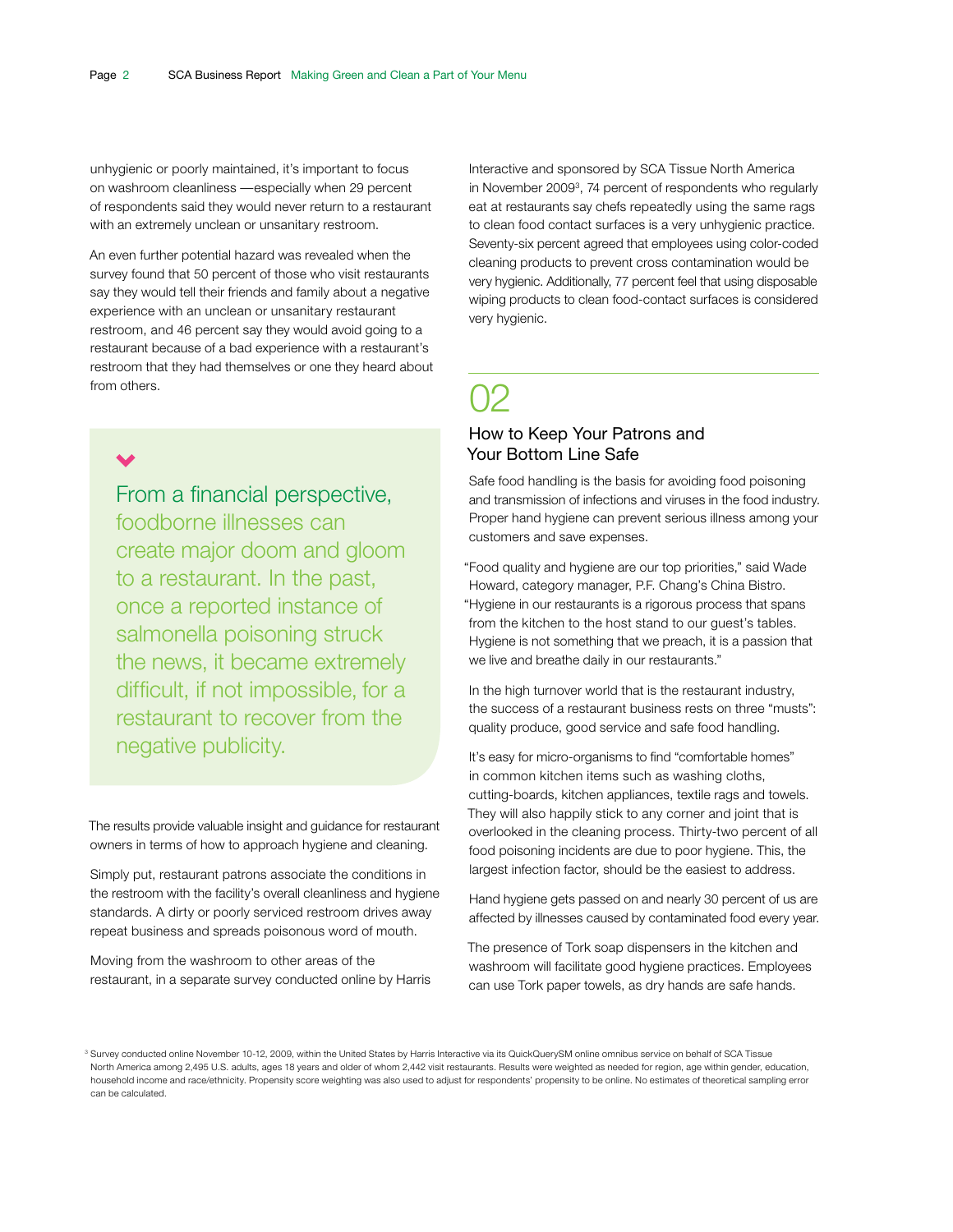Germs love moist hands and tests show that paper is the best fabric for doing a thorough job drying hands. Studies also clearly show that paper is superior to the hand dryer solution for efficient drying.

Managers like Howard believe proper sanitation processes are pivotal to assure cleanliness at all levels.

"We put forth an investment on quality SCA products and sanitizers because we know our guests are getting the very best when they visit us, and that's a creed we stand by," said Howard.

## 03

### Hygiene 101 from the Expert

Donna Duberg is an assistant professor in Clinical Laboratory Science at Saint Louis University (SLU) and a member of SCA's Tork Green Hygiene Council. The four-member council provides best-practice information for Tork customers and the general public to ensure they are up-to-date on the latest sustainability trends and hygiene methods. Duberg is an expert on germs and hygiene with an academic and clinical background in infectious diseases and microbiology. Duberg also serves on SLU's H1N1 Pandemic Issues Committee.

Following are a few tips from Duberg for restaurant owners:

- » Use paper not cloth. Contrary to popular belief, cloth towels are not as hygienic as single-use nonwoven wipes when it comes to cleaning. Bacteria can live for days on a surface and for weeks on cloth. Because cloth rags and cloth towels used for cleaning are generally kept in dark places and are not always completely dry before they are put away, they become the perfect breeding ground for bacteria. Single-use wipers clean surfaces and then are discarded.
- » Eliminate cross contamination. Since bacteria can live on cloth for a considerable amount of time, the risk of cross contamination is greater with cloth than with non-woven wipers. Cloth allows for bacteria from back-of-the-house tasks to easily migrate to the dining area.
- » Color code your products. Using color-coded cleaning products, such as wipers, can be very helpful in the prevention of cross contamination as each color can be designated for separate uses or certain areas of the restaurant.
- » Wash properly. If cloth must be used, remember that cloth used for cleaning should be sanitized by washing in hot (at least 160 degrees), soapy water.

"Restaurant owners need to take that extra step to ensure both the kitchen and the dining areas are clean," said Duberg. "Hygiene is one of the first things the customers notice when they walk into a restaurant. If they do not appreciate what they see, they're most likely not going to return."

## 04 Surpass the Standards and Serve Only the Best

As is well known in the restaurant industry, when it comes to assuring food safety, the ServSafe Food Safety program is the industry's gold standard for training and certification<sup>4</sup>. Whether a restaurant or foodservice program is just getting started or needs to keep current with emerging technologies, issues and practices, www.servsafe.com should be a first and frequent stop for restaurant managers.

The ServSafe Food Protection Manager Certification process is accredited by the American National Standards Institute's Conference for Food Protection as valid, reliable and legally defensible. Following the ServSafe model, operators can ensure the highest level of food safety while also providing protection from the kind of devastating legal consequences that can stem from an outbreak of foodborne illness.

ServSafe does a remarkable job in providing the tools and resources to ensure food safety from the back of the house to the front. And while much of the focus is on mechanics such as time, temperature, storage and handling requirements, ServSafe's inclusive training and materials also cover proper handwashing techniques and systems.

4 www.ServSafe.com/FoodSafety/news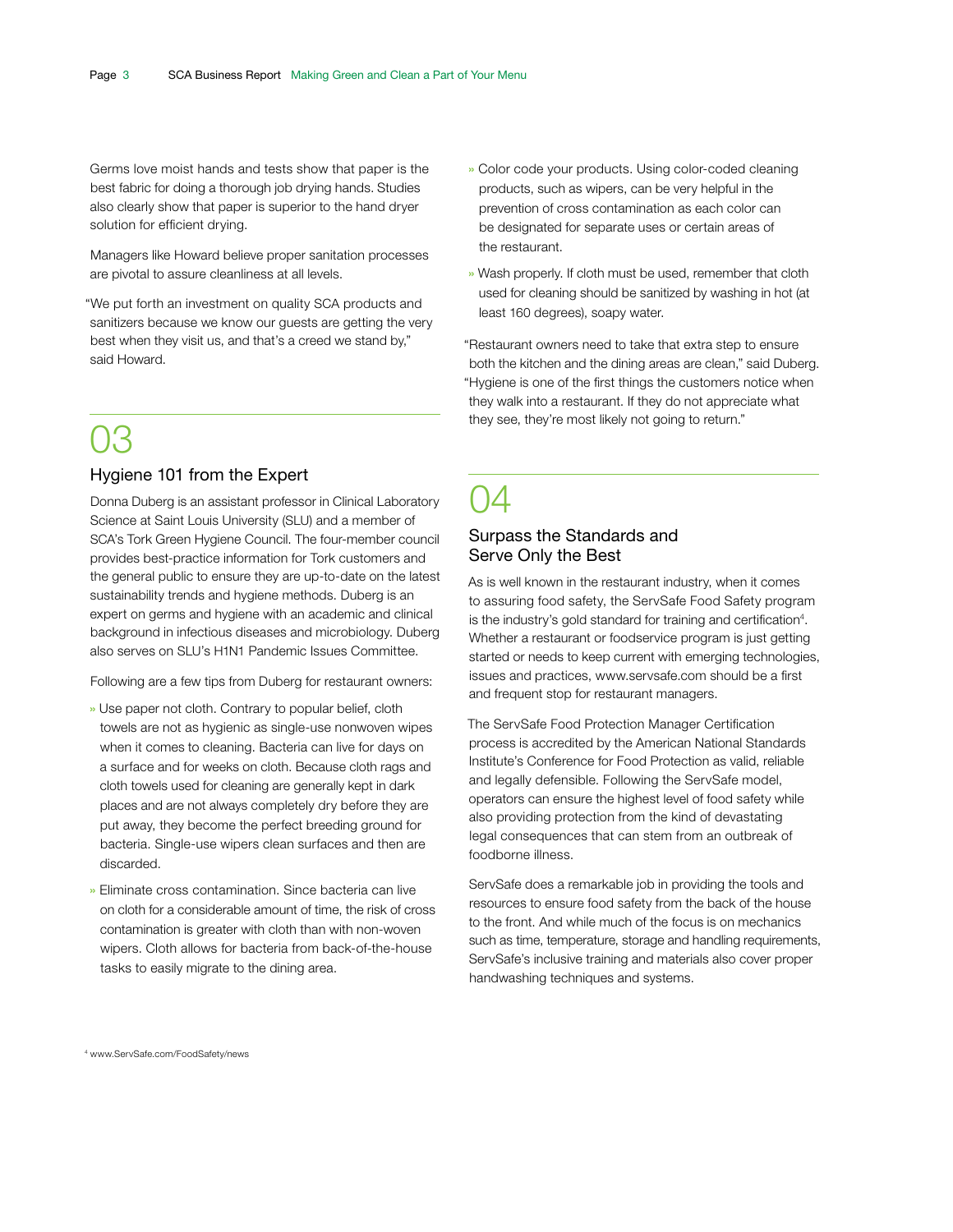## 05

### Clean + Green = Smart Steps to Success

Josh Radoff is a co-founder and principal of YRG sustainability and another member of the Tork Green Hygiene Council. YRG is a technical and strategic sustainability consulting firm with clients around the globe. YRG supports developers, architecture and engineering firms involved in green building projects and works directly with businesses and organizations on ways to achieve their sustainability goals. Radoff holds a bachelors degree in physics, a masters in electrical engineering, and a master's in sustainable energy.

To help make your restaurant more sustainable, Radoff offers some suggestions below:

### Reduce resource consumption through conservation, package reduction and recycling.

There are a number of easy and surefire ways for restaurants to protect the planet, connect with customers and reduce costs through their procurement and waste strategies. The first step is trying to conserve by reducing demand for products that cannot be reused or recycled. Then operators can find ways to buy in bulk and recycle materials as much as possible. Operators who recycle are meeting the needs of today's environmentally conscious consumers and are a step ahead when it comes to welcoming future generations of diners.

#### Bring sustainable products to the menu.

The first and most obvious step for restaurant operators looking to visibly incorporate sustainability into their operation is to add items to the menu that are grown, processed and produced in a sustainable fashion. Purchasing locally grown food when possible and seeking natural, organic and pesticide-free products with few ingredients and minimal packaging is a great way to start.

Here are some others:

- » Partner regionally with sustainable suppliers for products not available locally
- » Foster relationships and communicate with vendors
- » Evaluate suppliers for their sustainable practices and use recommendations from a third-party certifier to find sustainable vendors

### Reduce use of toxins and hazardous materials.

This practice is endorsed by restaurant owners and operators who want to provide a safe, healthy environment for their workers and their patrons. Be sure to take the necessary

steps to evaluate your restaurant operations to determine the use of toxins or hazardous materials you may have onsite. Some other ways to reduce the use of hazardous materials include:

- » Replace harsh soaps and other cleaning products with natural ones. SCA's Tork products are a good example as they provide cost saving solutions while maintaining a strong focus on our environment with 100 percent recycled. process-chlorine free products to help reduce your environmental footprint. Hygiene is about being healthy, and Tork ensures healthy people, a healthy planet and a healthy bottom line for you.
- » Use low-VOC paints, glues and coatings wherever possible
- » Maintain good fresh air exchange in your buildings and change air filters regularly

Operators who recycle are meeting the needs of today's environmentally conscious consumers and are a step ahead when it comes to welcoming future generations of diners.

#### Create a company plan for social responsibility.

The pursuit of social responsibility among restaurant operators is a mission fueled by passion. The process of improving sustainable practices is a work-in-progress that evolves as technology changes and offers new ways to reduce operators' environmental footprints. Some specific suggestions include:

- » Craft a mission statement that reflects your company's sustainability goals and specific benchmarks
- » Share your mission statement with employees, diners and vendors
- » Regularly report on ongoing performance related to your goals and make the data available to the public